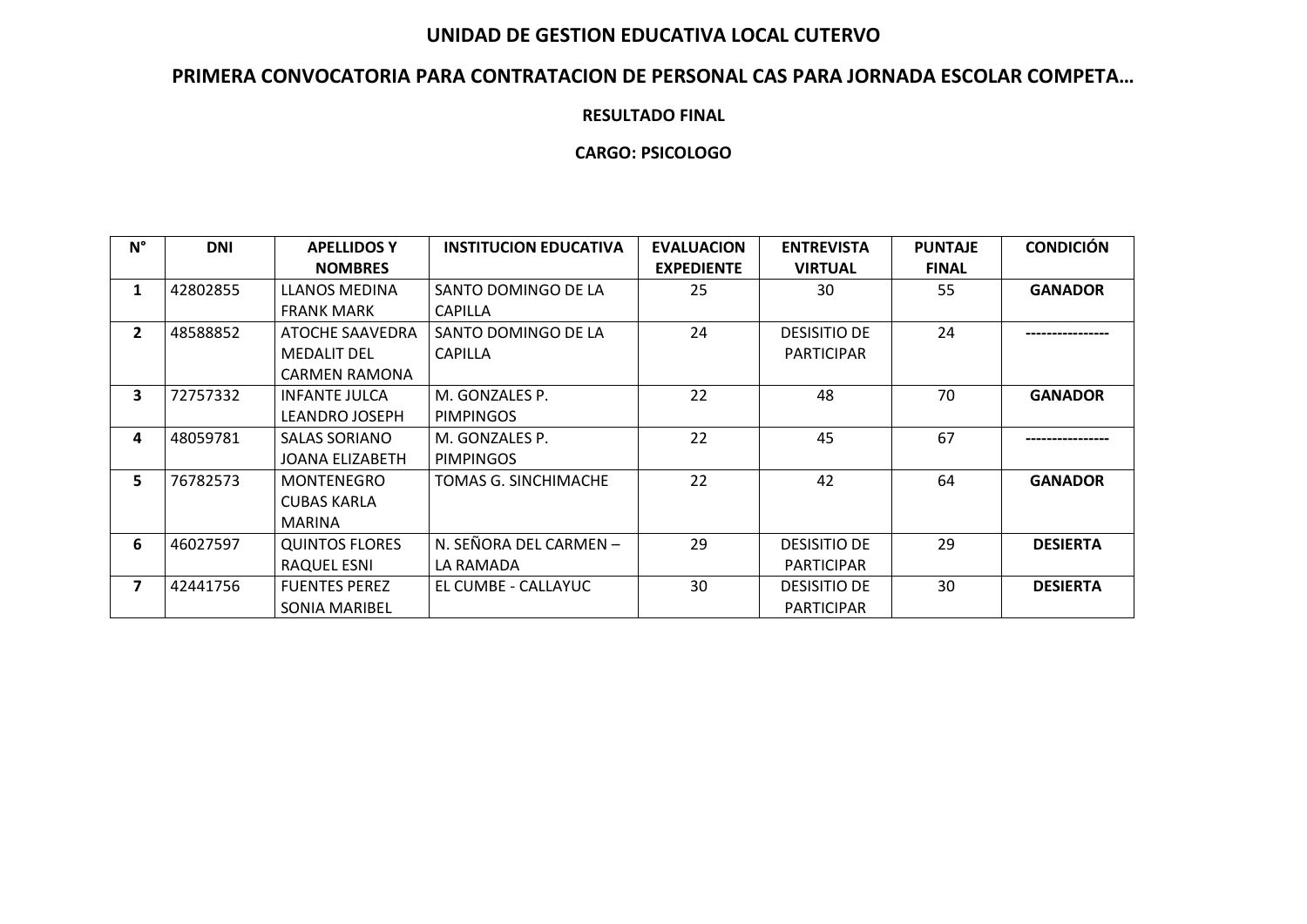## **UNIDAD DE GESTION EDUCATIVA LOCAL CUTERVO**

# **PRIMERA CONVOCATORIA PARA CONTRATACION DE PERSONAL CAS PARA JORNADA ESCOLAR COMPETA…**

#### **RESULTADO FINAL**

#### **CARGO: APOYO EDUCATIVO**

| $N^{\circ}$    | <b>DNI</b> | <b>APELLIDOS Y NOMBRES</b>                      | <b>INSTITUCION EDUCATIVA</b>               | <b>EVALUACION</b> | <b>ENTREVISTA</b>                        | <b>PUNTAJE</b> | <b>CONDICIÓN</b> |
|----------------|------------|-------------------------------------------------|--------------------------------------------|-------------------|------------------------------------------|----------------|------------------|
|                |            |                                                 |                                            | <b>EXPEDIENTE</b> | <b>VIRTUAL</b>                           | <b>FINAL</b>   |                  |
| $\mathbf{1}$   | 27263606   | SANTACRUZ ROJAS ERNESTO                         | <b>INGUER</b>                              | 24                | 40                                       | 64             | <b>GANADOR</b>   |
| $\overline{2}$ | 76381084   | MONTENEGRO CORONEL LUZ<br><b>MARINA</b>         | <b>TORIBIO CASANOVA</b>                    | 26                | <b>DESISITIO DE</b><br><b>PARTICIPAR</b> | 26             | <b>DESIERTA</b>  |
| 3              | 27284725   | <b>GONZALES NUÑEZ JULIO CESAR</b>               | MA. GONZALES P.<br><b>PIMPINGOS</b>        | 24                | 40                                       | 64             | <b>GANADOR</b>   |
| 4              | 27288076   | <b>HEREDIA ALTAMIRANO</b><br>SEGUNDO NARCISO    | N. SEÑORA DEL CARMEN LA<br>RAMADA          | 36                | 30                                       | 66             |                  |
| 5              | 27284830   | SILVA LLANOS NERI WILTER                        | N. SEÑORA DEL CARMEN LA<br>RAMADA          | 22                | 46                                       | 68             | <b>GANADOR</b>   |
| 6              | 45872806   | <b>MEGO RAMOS UBERT LEDIS</b>                   | N. SEÑORA DEL CARMEN - LA<br><b>RAMADA</b> | 36                | 30                                       | 66             |                  |
| $\overline{7}$ | 44583079   | PEREZ ROJAS DELIRA                              | N. SEÑORA DEL CARMEN LA<br>RAMADA          | 28                | 36                                       | 64             |                  |
| 8              | 43529240   | <b>CHILCON MONTENEGRO</b><br><b>EDILBERTO</b>   | SANTO DOMIGO - LA CAPILLA                  | 24                | 30                                       | 54             | <b>GANADOR</b>   |
| 9              | 41853532   | PAREDES CHAVEZ VERONICA<br>MARLENY              | SANTO DOMIGO - LA CAPILLA                  | 22                | 28                                       | 50             |                  |
| 10             | 41211266   | <b>TELLO VILCHEZ MARIA</b><br><b>HORMECINDA</b> | <b>CESAR VALLEJO - CHIPULUC</b>            | 27                | 32                                       | 59             |                  |
| 11             | 45823201   | RIVERA COLLAZOS MARTIN                          | <b>CESAR VALLEJO - CHIPULUC</b>            | 31                | 30                                       | 61             |                  |
| 12             | 41916834   | VASQUEZ MONTENEGRO NANCY<br><b>ELIZABETH</b>    | CESAR VALLEJO - CHIPULUC                   | 24                | 40                                       | 64             | <b>GANADOR</b>   |
| 13             | 70518745   | SAUCEDO MARRUFO NELCY<br>ADELAIDA               | <b>CESAR VALLEJO - CHIPULUC</b>            | 24                | 36                                       | 60             |                  |
| 14             | 27265930   | PEREZ VARGAS MARIA ELSA                         | <b>JOSE CARLOS MARIATEGUI</b>              | 28                | 40                                       | 68             | <b>GANADOR</b>   |